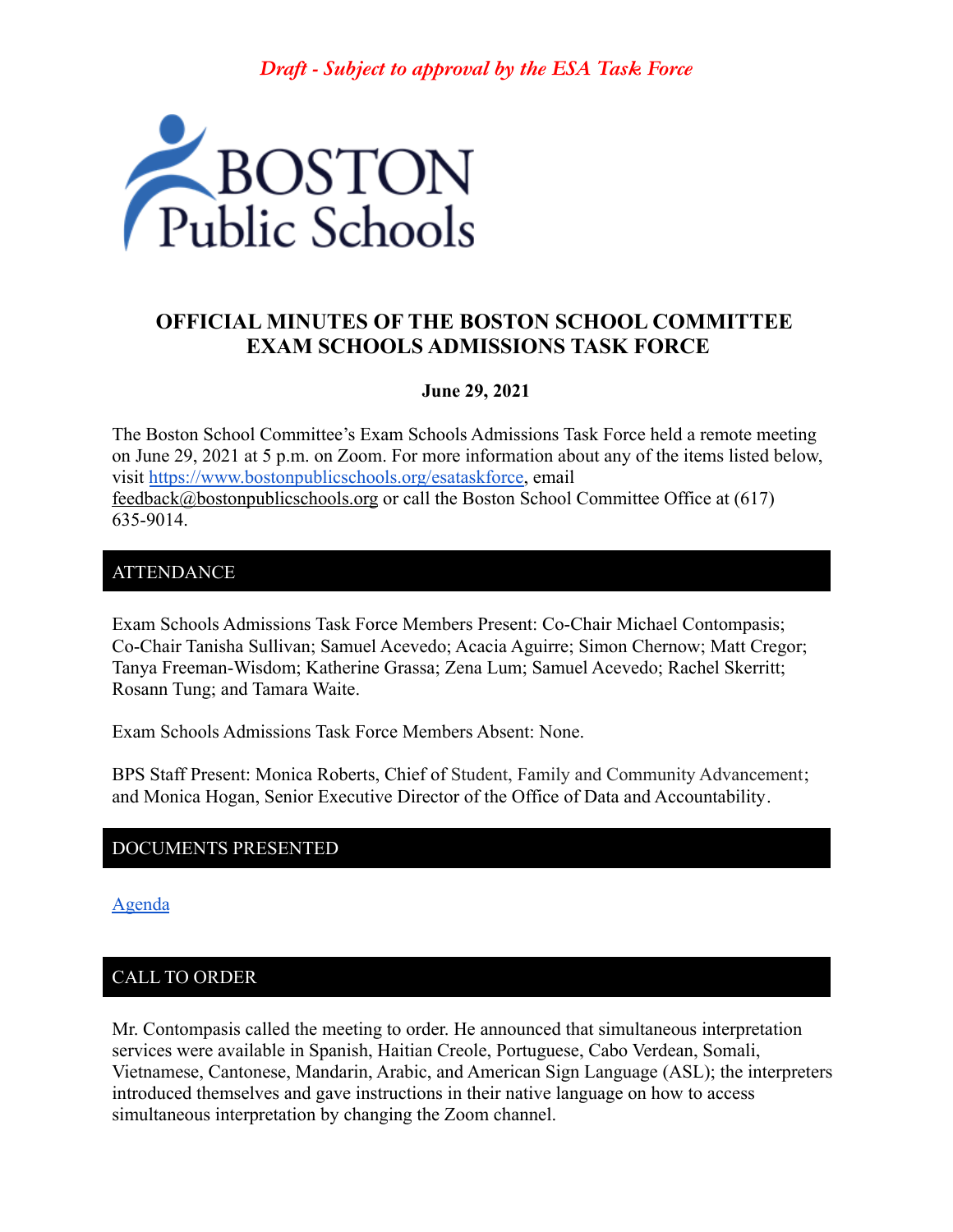#### *June 29, 2021*

Ms. Parvex called the roll. Mr. Chernow, Dr. Freeman-Wisdom, Ms. Skerritt, Ms. Sullivan, and Ms.Waite arrived after roll call. All other members were present.

## DISCUSSION

Ms. Hogan summarized their discussion from the day before, Monday June 28th. The members helped by adding information that was missing.

Ms. Sullivan said that the Co-Chairs had received much feedback about the mechanism of seat allocation of 100% of the seats by straight rank within census tract tiers, as there was a desire by some to have a 20% citywide seat aside. She opened it up for discussion.

Mr. Cregor said he didn't think that there shouldn't be a division between students. On the other hand, he agreed that the 20%-80% split could show in court that the plan was fundamentally not tied to race, or any other identity.

Mr. Acevedo said that even if he voted for the 100% seat allocations, he would agree with the 20%-80% split as it was a safe decision. Dr. Tung agreed that the 20%-80% split moved them towards their goal but that they could do better.

Ms. Sullivan repeated that it was clear what the 20% of seats represented and she was not comfortable knowing that it was really about high income, one neighborhood, and one certain racial demographic. She also said that if they were going to leave the 20% citywide seats for those who wanted to maintain the status quo, she believed the Task Force should mitigate against the harm that it would cause to some of the most vulnerable students.

Ms. Skerritt said that she thought that with the high poverty indicator and the size of the tiers, the highest ranking students would probably get access either way.

Mr. Contompasis suggested that if they went with the 20%-80%, they should have a poverty indicator of 10 points for every student that attended a school with a poverty rate of 50% or higher. Students that were homeless, in the Department of Children and Families (DCF), or in Boston Housing Authority (BHA) should get an additional five points.

The members engaged in a robust discussion regarding the proposal.

Mr. Cregor summarized "*Parents Involved in Community Schools v. Seattle School District No. 1*" and explained the legal implications of this court decision on the work of the Task Force. He said he thought the plan, even with the 100% seats assignment, had a good legal standing as the plan was not tied to race or a specific neighborhood. He added that they had arrived at a consensus as a group which was incredibly valuable.

Ms. Sullivan said that there were people who didn't want the Task Force to succeed, and as a daughter and beneficiary of the civil rights movement she knew this was nothing new and they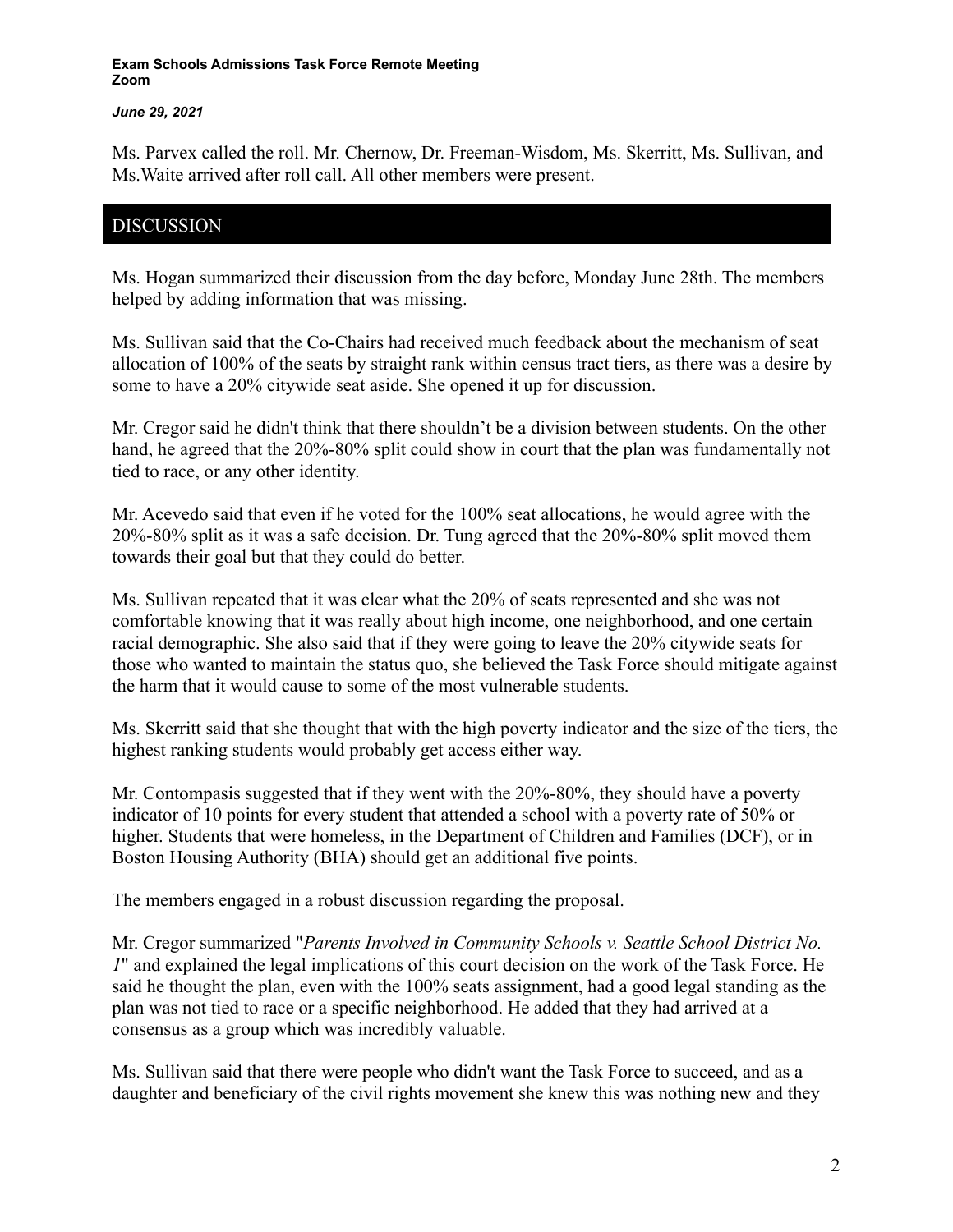### *June 29, 2021*

could not be deterred. She made clear that the 20% conversation was political and it was very clear who it benefited. She said that she could get to the 20% but not without some sort of mitigating factor, which could be the 15 points that Mr. Contompasis suggested. She repeated the idea of a 20%-80% seat assignment with a 15 point upward indicator for students who are homeless, in DCF custody, or living in BHA housing, as that would give the most vulnerable students a fighting chance to access the 20%.

Mr. Contompasis told the members that there could be a negative impact on the district if they didn't include the 20% citywide seat assignment. He added that the Co-Chairs realized this was a decision for the greater good. He also said that adding the points to the most vulnerable population in BPS would give them an opportunity to at least make it into the 20% portion.

Ms. Lum said that if the political ramifications of the policy decision rested more with the School Committee than the Task Force, they should let the School Committee decide and not the Task Force.

Mr. Cregor said the Task Force would present a proposal to the School Committee showing they had listened and incorporated feedback from the student and community listening sessions and public comment. This proposal would show the work and reflection the Task Force members had done. He said he could support the new model that was proposed and he thought that what the Task Force had done was substantial and recognized it was done with a vision of the leadership of the NAACP on matters of securing educational equity for all of the youth in Boston.

Ms. Lum stated for the record that she wanted to make sure they didn't miss the opportunity to push the envelope a little bit more on the systemic structures that they were trying to overcome.

Mr. Chernow expressed confusion on how the system worked as he thought it was the members of the Task Force who made the decision and he wondered where the anonymous backlash came from in the past 24 hours.

Dr. Freeman-Wisdom said she felt uncomfortable knowing there were outside powers making their decision. She also expressed her frustration with the test grade scores of the BPS students.

Ms. Skerritt proposed to discuss the 2022-2023 school year and she proposed the same model as for 2023-2024 minus the assessment. All members agreed with this proposal.

Dr. Tung proposed the following additional suggestions to the recommendation: to provide all information about the new admissions policy in all the native languages, both online and in print; annual monitoring of applicants, invitees, enrollees disaggregated by group and by sending school; and also school climate and mental health surveys of students. She also said she would like research comparing the cohorts from 2020 onward.

Mr. Cregor suggested using the five-year average of student enrollment so that parents, students, and others know what to expect of how their school is considered.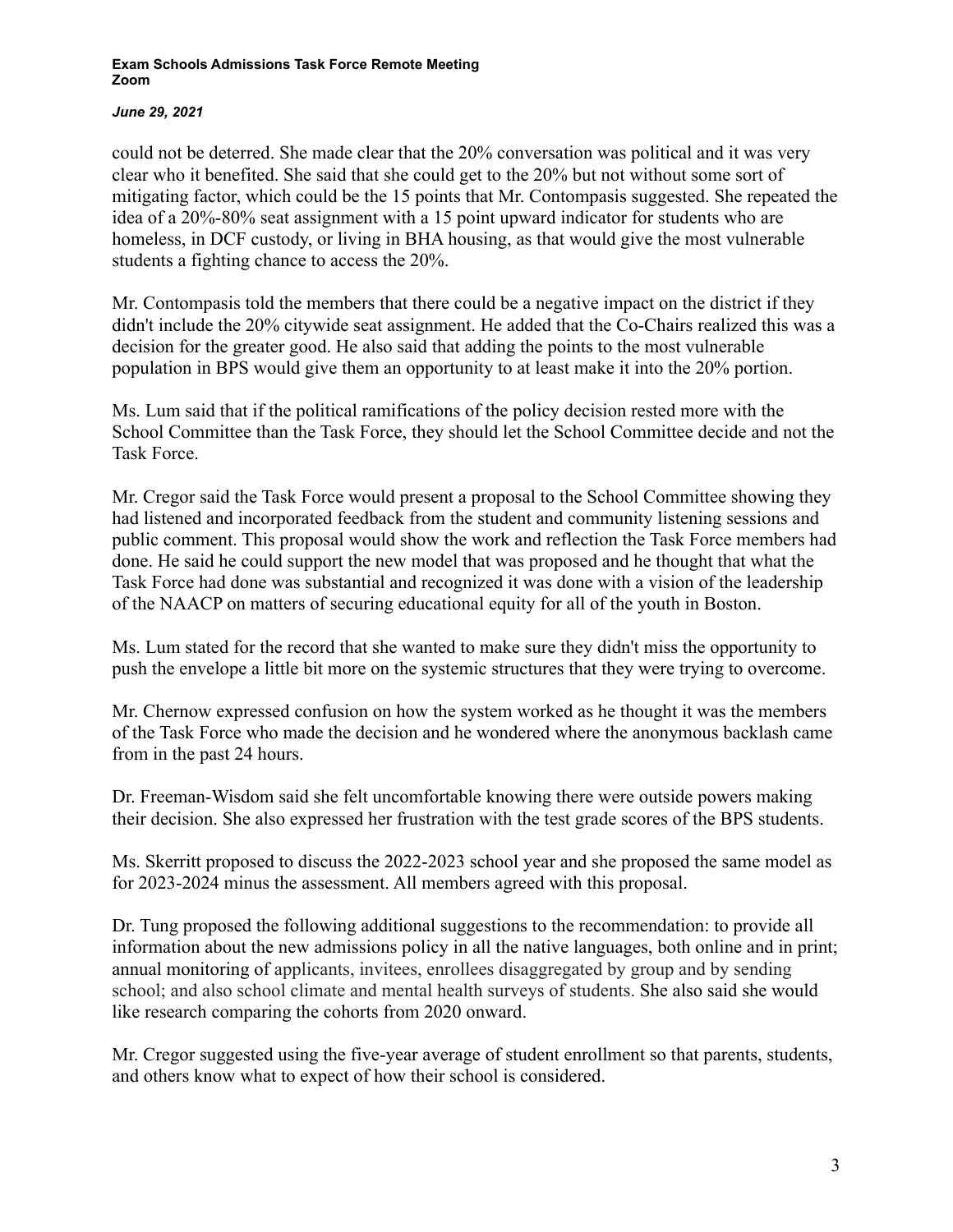### *June 29, 2021*

Mr. Contompasis added a three-to-five year review. Ms. Nagasawa suggested including more students to a future Task Force, specifically non-exam school students.

Ms. Sullivan said that these suggestions were in addition to the support for admitted students during summer, as well as investments in English Language Arts (ELA) and math in elementary grade levels to tackle the readiness and access to rigor for BPS students.

Ms. Skerritt added for BPS to consider the effects of adjustments to grading policy and their impact. Ms. Grassa suggested having elementary and high school teachers in a future Task Force.

Ms. Contompasis once again urged the members to reach a consensus for the 20% citywide seats.

Ms. Aguirre acknowledged the amount of work they had done, and expressed sadness that after arriving at a consensus they had to go back on their decision, but that she trusted the Co-Chairs in their recommendation.

The members went through the recommendations and discussed the point system.

Ms. Aguirre asked about students that moved from a high poverty to a low poverty school. The members decided that the school will be determined based on which school submits the report card for the student, either in 5th or 6th grade.

Ms. Sullivan asked if the Co-Chairs could present a recommendation on behalf of the Task Force, of 70%-30% on the mechanism, 20%-80% seat allocation straight rank, with 10 points for students attending high poverty school, or 15 points for DCF, homeless, and BHA students.

Mr. Cregor agreed. Dr. Tung objected saying she as an advocate and activist could not bow to political pressure. Dr. Freeman-Wisdom, Mr. Chernow, and Ms. Nagasawa also objected.

Ms. Aguirre said she leaned towards an objection but hesitated due to the political consequences. She also wondered what the consequences would be if they recommended the 100%.

Ms. Sullivan explained the process of the recommendation and of the School Committee approving a policy.

Ms. Lum wondered why the 100% was off the table and Mr. Contompasis said that both Co-Chairs had made every effort to explain the difficulty with that proposal.

The members talked about the possibility of giving the School Committee two recommendations. Dr. Tung reminded the members that if the School Committee received the two recommendations and didn't make a decision, the policy would default to the pre-pandemic policy.

Ms. Aguirre said that she was bothered by the fact that the 20%-80% was imposed on the Task Force after they had arrived at a consensus after hours of public meetings.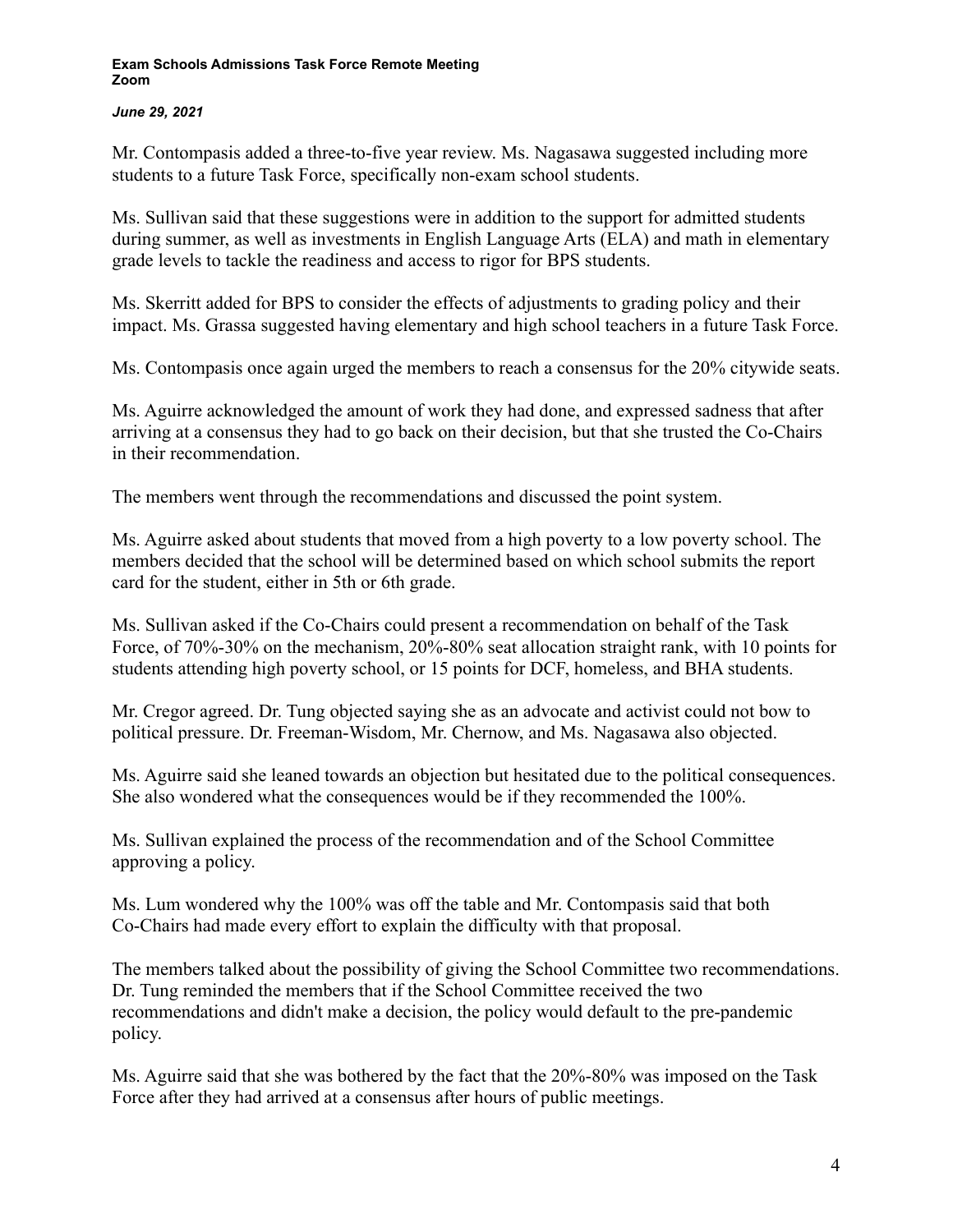*June 29, 2021*

Ms. Sullivan said that they had to make the best decision to meet the charge, and said that whether it was the 100% or the 20%-80% they were moving the district forward, creating more opportunities for more Boston kids, and helping to strengthen the schools and therefore she did think they were meeting their charge.

Ms. Grassa said she was uncomfortable with this proposal but said that she was foremost thinking of the children, and if the recommendation didn't pass and reverted back to the pre-Covid policy, it would have negative consequences for the children. For these reasons, she was in favor of the proposed recommendation. Several members agreed with Ms. Grassa.

Mr. Contompasis thanked all the members and expressed his deep appreciation for their comments. He acknowledged their frustration but asked them to put their trust in what the Co-Chairs were trying to achieve.

Mr. Cregor said that the City was asking the members to deliberate publicly on Zoom in compliance with the Open Meeting Laws for hours at a time just to have local elected officials weighing in, and that they should be ashamed of themselves for playing Boston politics without breaking any laws while putting all the responsibility on the Task Force. He said it needed to be on the record that you could not demand people to give up their work and family time, be subjected to all kinds of criticism, and then feel good about it.

Ms. Lum asked what the ramifications would be of recommending the 100% allocation of the seats. Mr. Contompasis answered that the ramifications were something they would not want to see. He asked those who had objected if they had changed their minds.

Ms. Sullivan told the members to help them achieve the task set before them and she was not asking the members to agree to the policy recommendation, but to allow the Co-Chairs to present it to the School Committee on behalf of the Task Force.

Ms. Aguirre said the recommendation was good but could have been better. She wanted it to be on the record that members were not comfortable with the last minute political pressure that had been put on the Task Force.

Mr. Acevedo said that in the situation they were facing a zero sum between not advancing the work of the Task Force and meeting their charge imperfectly. He preferred to give permission to do right by the kids.

Dr. Tung said that being in the minority, she didn't have the power to stand in the way of the recommendation to be presented and asked for the possibility to share her dissenting opinion at the School Committee meeting. Mr. Contompasis said they would convey the message to the Superintendent.

Mr. Chernow also objected and said he felt that consensus didn't matter anymore, as the opinions of those not in the Task Force had overpowered the opinion of the group, and was now driving their decision. He also said he didn't mind being part of the minority dissenting opinion.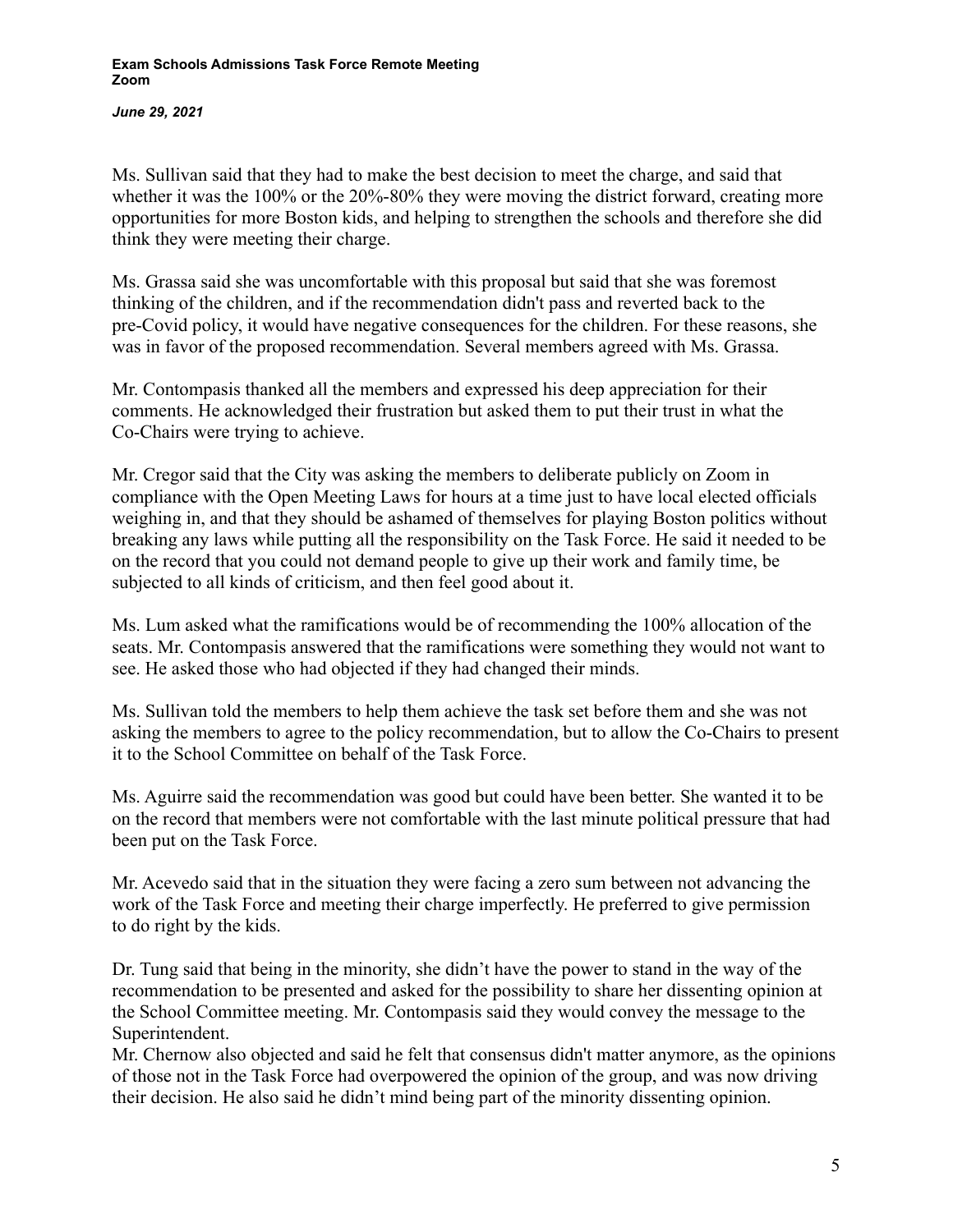*June 29, 2021*

Ms. Nagasawa said she respected that the proposed policy was going to be the recommendation and she did think it would be a step forward, but for the record, she wanted to stay opposed and she understood that her dissent was symbolic.

Dr. Freeman-Wisdom said her opinion hadn't changed.

Ms. Sullivan concluded that they would present the recommendation and also make sure there was an opportunity for a statement capturing the objections. She also said it was important to make clear that the recommendation exceeded the charge and would help the district and the City to move forward toward greater inclusion and opportunity.

Mr. Contompasis concurred and said they had completed their task. He thanked everyone for being part of the process, for putting in their time, and having the courage to suggest something that needed improvement. He encouraged the members to remain vigilant to see that the work and recommendations were sustained and improved upon as it was the right thing to do.

# GENERAL PUBLIC COMMENT

- Mimi Lai, Roslindale resident, Henry Grew Elementary School parent, testified in favor of extra points for high poverty schools and BHA housing, the Chicago Census Tract Model, and no lottery.
- Cindy Tower-Loewen, Marblehead resident, Racial Justice Team, Marblehead Special Education Parents Advisory Council, member of the NAACP Boston Branch, thanked the Task Force members for their work.

# CLOSING COMMENTS

The Co-chairs thanked the members and the public. Ms. Sullivan asked the members if they had any last words before the end of the meeting. Ms. Lum said that she wanted it to be on the record that the members had reached consensus and that consensus was taken away from them.

Dr. Tung took the opportunity to share some of the framework she operated on as she felt she needed to be understood on her positions. She expressed that they needed both equity and justice solutions, and equity solutions addressed access and opportunity while justice solutions addressed the root cause of inequity. This was the reason she would support any recommendation that includes either no test or a lottery or both as all the other options improved upon equity, but maintained the root cause of injustice.

Mr. Chernow said it had been an honor to be part of the Task Force. He said that for the sake of transparency, he wanted to make it clear that they did not have full consensus the day before as he was not fully on board with the plan. He said he had issues with testing and how it worked in the level of systemic oppression and racism in the country that goes beyond just the school